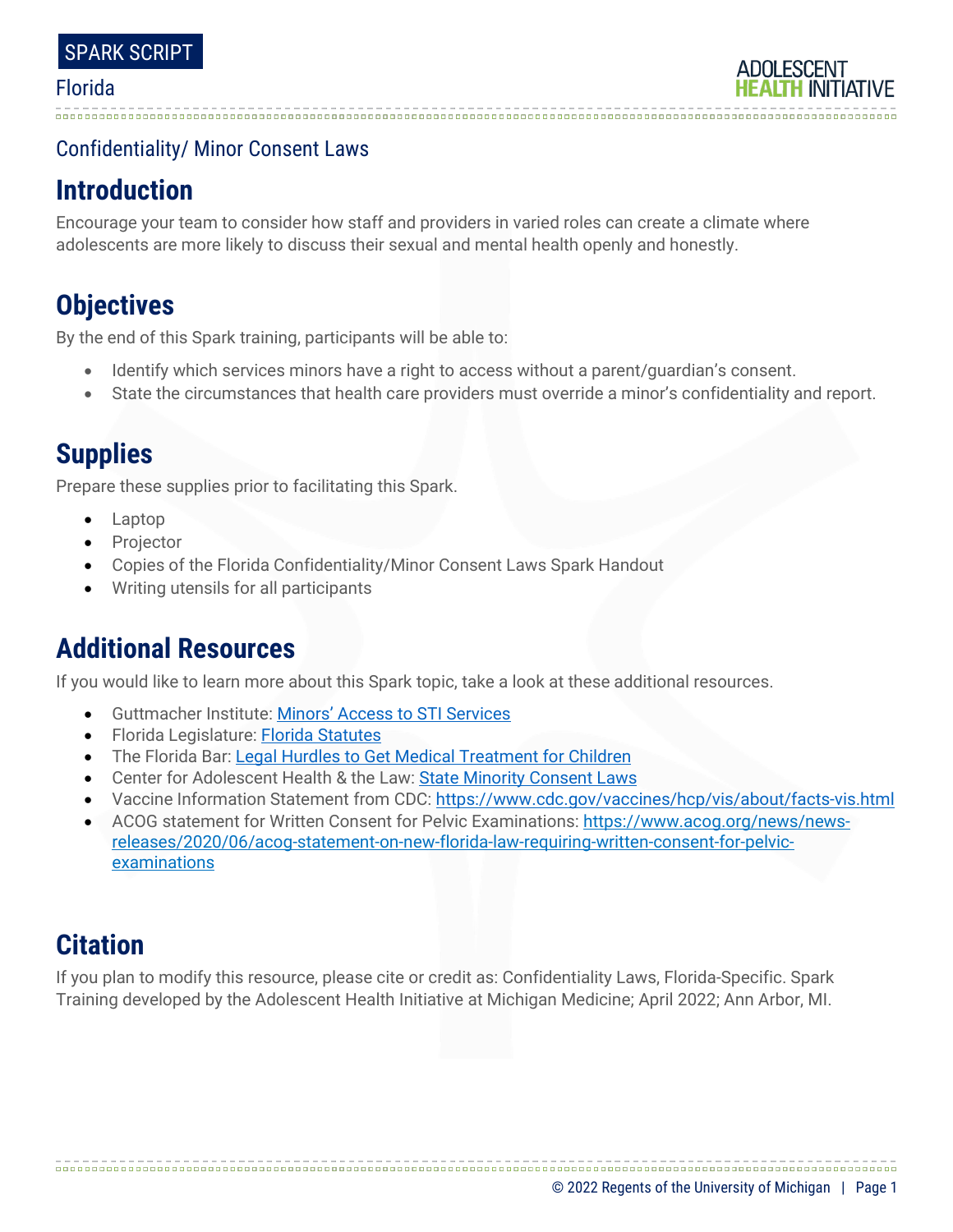



# **Intro/Hook** (3 minutes)  $\Box$  1 – TITLE SLIDE

Today we are going to do a 15-minute mini-training, also called a Spark. As youth-serving professionals, it is important that we understand adolescent confidentiality and minor consent. This training is intended to be an overview of the most relevant laws on confidential services for teens.

Each person here will have times where we need to know and comply with consent and confidentiality laws, though it's different for our various roles. For each law and scenario we discuss, try to think about how it applies to your role. To get us started, let's review a case scenario.

# 2 – CASE SCENARIO: SHAY, 15 Y/O (THEY/THEM)

This is Shay, who is 15. They are here today because of a sore throat. During their visit the clinician found out that they are concerned about having an STI. Shay says they are worried their mother will kick them out of the house if she knows Shay is sexually active. How does the right to confidentiality help or hurt Shay?

Give participants a moment to respond to the question on the slide. You may choose to have discussion here or just have people think about it.

Usually, not all of this patient information is available to everyone who comes into contact with them. When we know more details about a patient, does it affect how we feel about the patient's right to confidentiality? Even though we know the law says we need to provide certain confidential services to teens without a parent/legal guardian's permission, it can be challenging when we think caregivers should be involved. What can go wrong if we accidentally break confidentiality?

#### Have a couple of people respond briefly. Main point: If we don't follow the laws, it can have a negative impact on teens.

Many teens choose to include their caregiver in decisions about their health. For some teens, however, having the option of certain confidential services makes it more likely that they will seek care when they need it. For instance, Shay would probably be more likely to get tested for STIs and possibly get a method of contraception if she's assured their mother's permission is not required.

# **Key Concepts** (11 minutes) **3 - IMPORTANT DEFINITIONS**

Before we review the laws, it's important to recognize the difference between consent and confidentiality.

• **Consent** is permission to act. In general, a parent or legal guardian must give their permission – or "consent" – before their minor child can receive a medical service. However, there are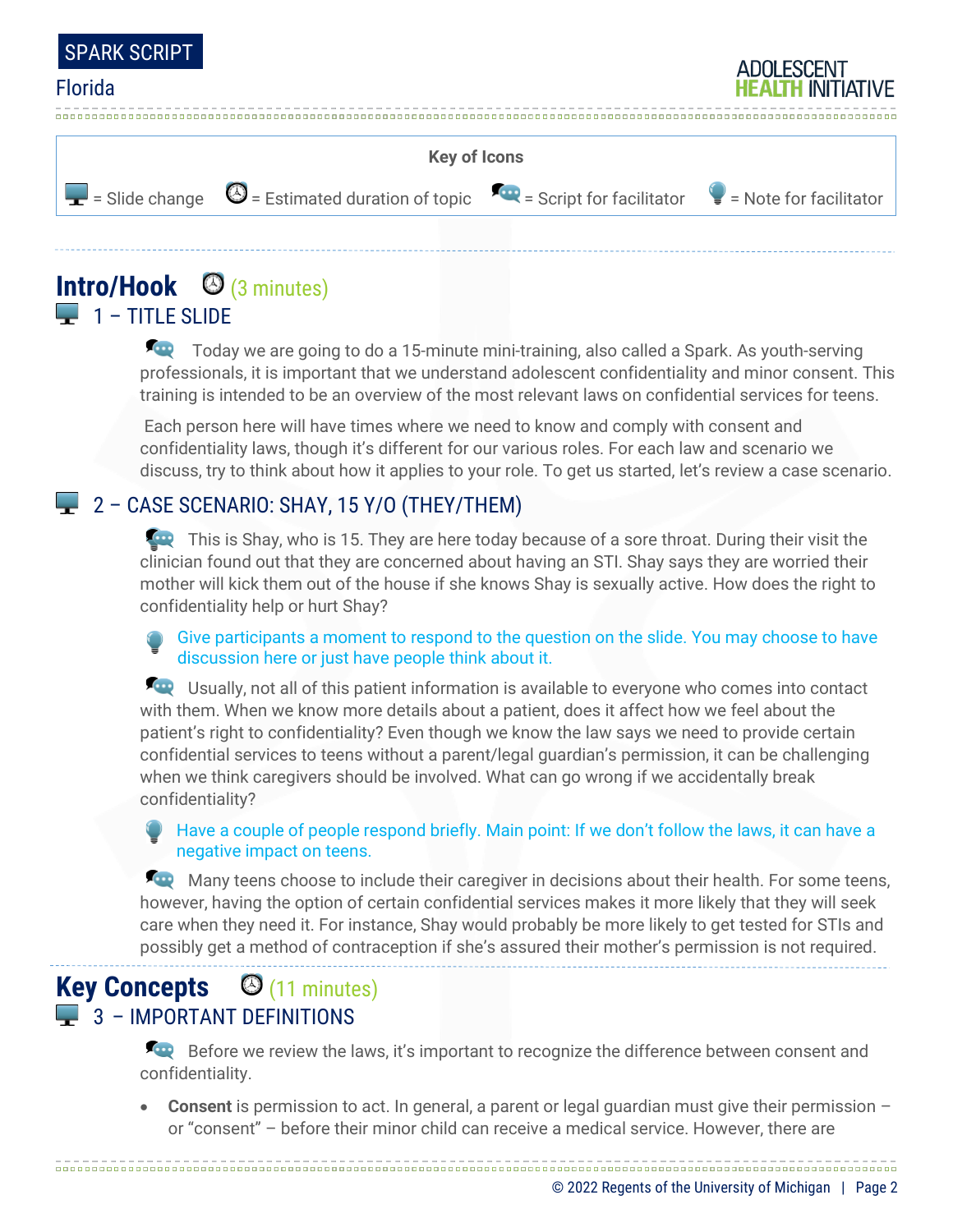

important exceptions where a minor can consent to their own care, without a parent/legal guardian's permission. We will discuss these exceptions today.

- **Confidentiality** refers to how health care providers and staff keep certain information private.
- **Consent does not equal confidentiality**.
	- $\circ$  Even if a minor is allowed to consent to a service without a parent/legal quardian's permission, it does not necessarily mean that the provider is required to keep it confidential.
	- $\circ$  So, laws can protect a minor's right to access a specific service, like contraception, but often, it's up to health care providers and staff to protect a minor's confidentiality.

## 4 – FL LAW: PARENTAL CONSENT EXCEPTIONS

As this slide says, a parent or legal guardian must provide consent on behalf of a minor (under age 18) before health care services are provided, with several important exceptions.

The exceptions are based on either:

- Status (for example, legal independence from parents/legal guardians), or
- The type of service requested (such as certain sexual health services).

Pass out the "Florida Minor Consent & Confidentiality Laws" handout.

## $\Box$  5 – FL LAW: MINOR CONSENT BASED ON STATUS

Here's a handout that explains Florida's minor consent and confidentiality laws. As we see in the top section, Florida's law allows certain minors to consent to services based on their **status**. This includes:

- A minor may consent to health care services without a parent/legal guardian's permission if they are**:**
	- o 16 years of age or older and
	- o living apart from their parents and
	- o managing their own financial affairs.
	- $\circ$  However, the minor would need to demonstrate legal emancipation by court document using each of these factors as support.
- They can also consent to any services if they're **legally married**.
- A minor who is **prosecuted as an adult** in the justice system and is confined to a correctional institution may consent to their own care, except for abortion and/or sterilization procedures.
- You'll notice that a **pregnant** minor may consent to medical and surgical care related to the pregnancy (excluding abortion). Note that the law does not define care which is "related to the pregnancy".
- Are there any questions about the **status** of minors who can consent to services without a parent or legal guardian's permission?

## 6– FL LAW: MINOR CONSENT BASED ON SERVICE

Note: statements are animated to appear one after each click, with the answer showing after the last click. Read each statement aloud before advancing to the next one.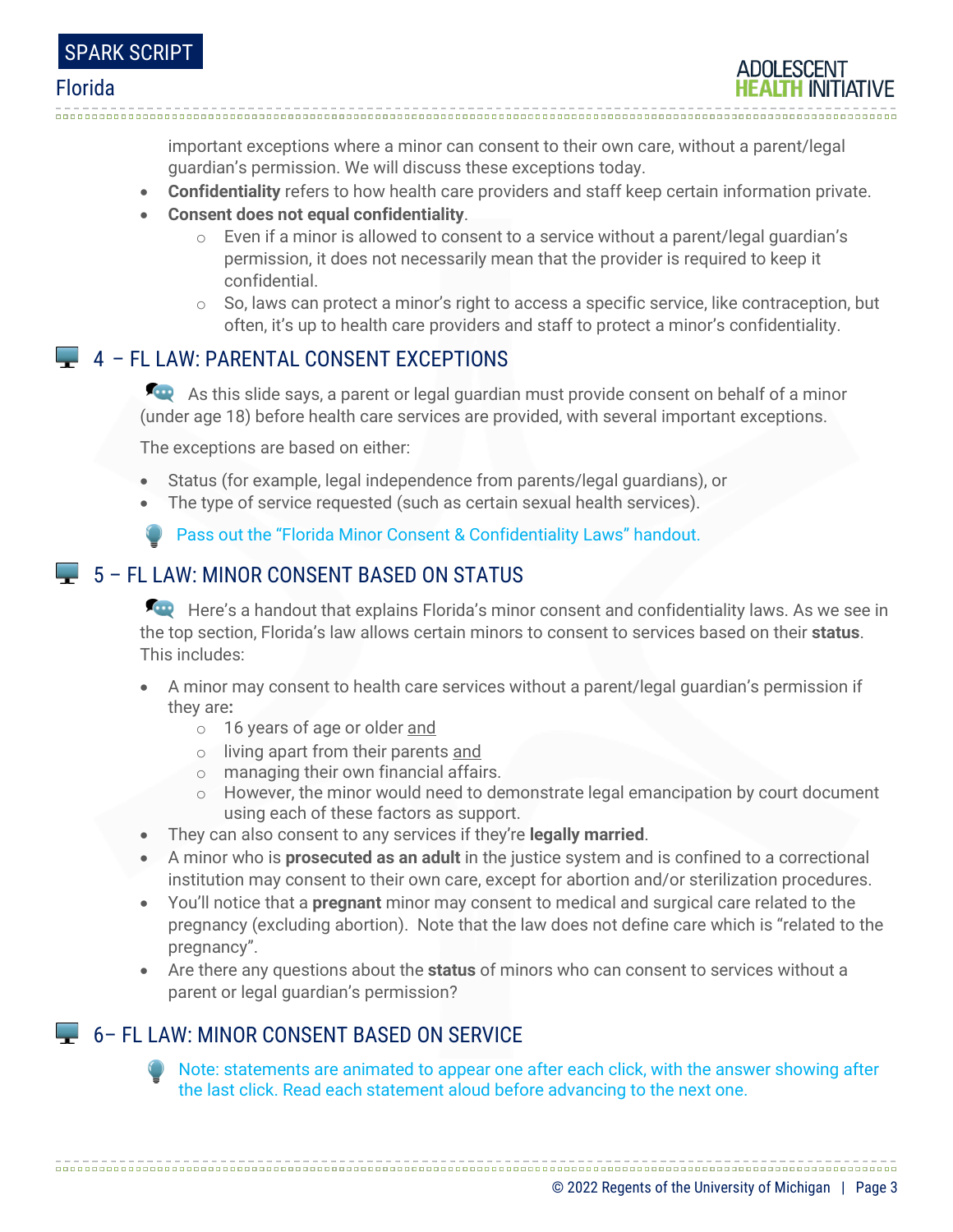

Now let's look at the **services** any minors can receive without parental or legal guardian consent.

#### Advance slide

- 1. Pregnancy testing, birth control information and contraceptives if one of the following conditions are met:
	- a) if they are married, pregnant, or a parent OR

 b) if a physician determines probable health hazards if services are not provided. There is no further description of "health hazard" defined by the state law, so it is up to the provider's discretion.

Of course, if the clinic is a Title 10 clinic, then Title 10 rules apply where family planning services can be obtained by a minor (anyone 12 or older) without parental/legal guardian consent.

Having access to contraception is important because there is a growing body of research that shows that sexually active young people are more likely to use birth control if they are assured that they don't need to involve a parent/legal guardian.

#### Advance slide

2. Medical and surgical care related to pregnancy.

#### **Advance slide**

3. Emergency Contraception-minors of any age can buy EC over the counter

#### Advance slide

4. Testing, and treatment of sexually transmitted infections (STIs), including HIV.

Florida law even goes a step further by stating providers should have a system in place so that insurance providers are not billed for STD treatment to avoid the Explanation of Benefits (EOB) from being sent to the insurance holder, which is usually the parent(s)/legal guardian(s).

The use of PrEP for HIV prevention for adolescents is not specifically referenced in Florida law.

#### Advance slide

## **7- FL LAW: MINOR CONSENT BASED ON SERVICE**

5. Substance use disorder treatment, including for alcohol or drug abuse. The law also prohibits the release of information about such treatment without the minor's consent.

#### Advance slide

6. Patients age 13 and up can access outpatient mental health services without parental/legal guardian consent. Mental health services are defined as mental health diagnostic and evaluative services or individual psychotherapy, group therapy, counseling or other forms of verbal counseling from a licensed mental health professional.

There are some restrictions such as:

a. Mental health treatment shall not exceed 2 visits during a 1-week period without parental consent.

b. Mental health medications, somatic methods, aversive stimuli, or substantial deprivation are not included and minors must have parental/legal guardian consent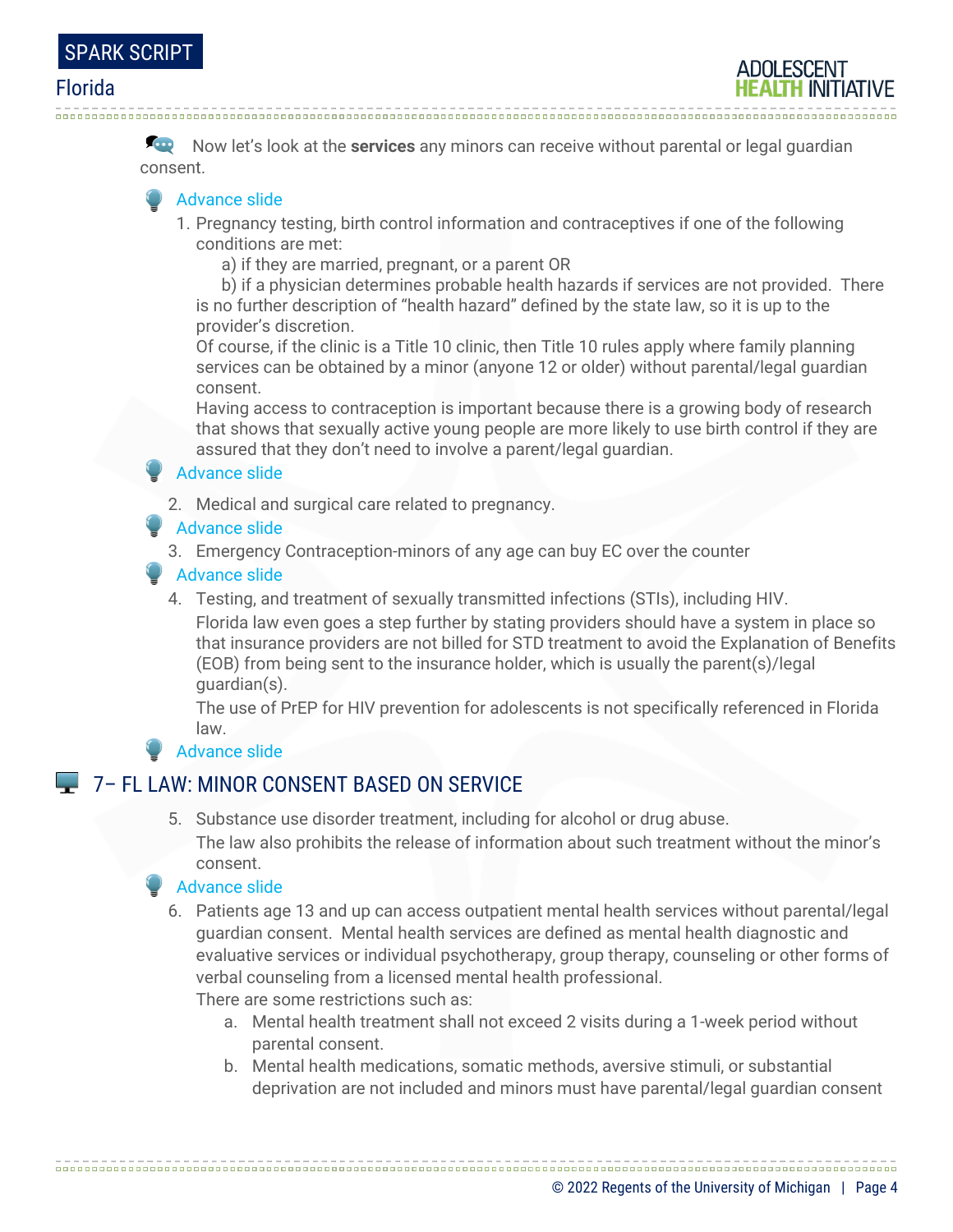There is also a clause where mental health professionals can include caregiver participation when deemed appropriate/necessary.

It's important to keep in mind that if a minor needs a medication for a mental health condition or inpatient mental health services, they would still need their parental/legal guardian consent.

Are there any questions about what services minors can access without parental/legal guardian permission?

We also have two legislative updates for you: *[Advance slide]* 

## **8 - NEW LEGISTLATION UPDATE**

Senate Bill 404 was signed into legislation by the governor on July 1, 2020. For minors requesting an abortion, provider must obtain *written parental/legal guardian consent.*

Prior to this law, providers were mandated to provide a 48-hour *notice to parents/legal guardian*, prior to performing the abortion.

This new requirement does not apply in cases of medical emergency, and the minor may petition the circuit court for permission.

## **9 - NEW LEGISTLATION UPDATE**

Florida Senate Bill 698 was signed into law on July 1<sup>st</sup>, 2020 by the governor which requires *written consent from the patient or their parent/legal guardian* to perform any pelvic examination, unless:

- By court orders the performance of an examination OR
- Is immediately necessary to avoid serious risk

While this is currently the way the law is written, there has been criticism of using broad language which has left many health care providers scrambling to interpret the law and put it into action in practice. At this point, the law remains unchanged.

Note that services that minors can consent to (e.g. STD testing/treatment), they can also consent for a pelvic examination themselves.

#### 10– NEW LEGISTLATION UPDATE: THE PARENT BILL OF RIGHTS

Fig. Florida House Bill 241 was signed into law on July 1<sup>st</sup>, 2021 by the governor which requires health care providers to obtain a parent/legal guardian's *written permission* before providing services, prescribing medicine, or performing a medical procedure. UNLESS *"otherwise provided by law." \**

Under this new law, in health care, parent/legal guardian rights include:

• The right to make health care decisions, unless otherwise prohibited by law\*

• The right to access and review medical records related to the child

\*The FMA General Counsel's Office maintains that "except as otherwise provided by law" exempts from the parent/legal guardian consent requirement for only those statues that specifically allow a

© 2022 Regents of the University of Michigan | Page 5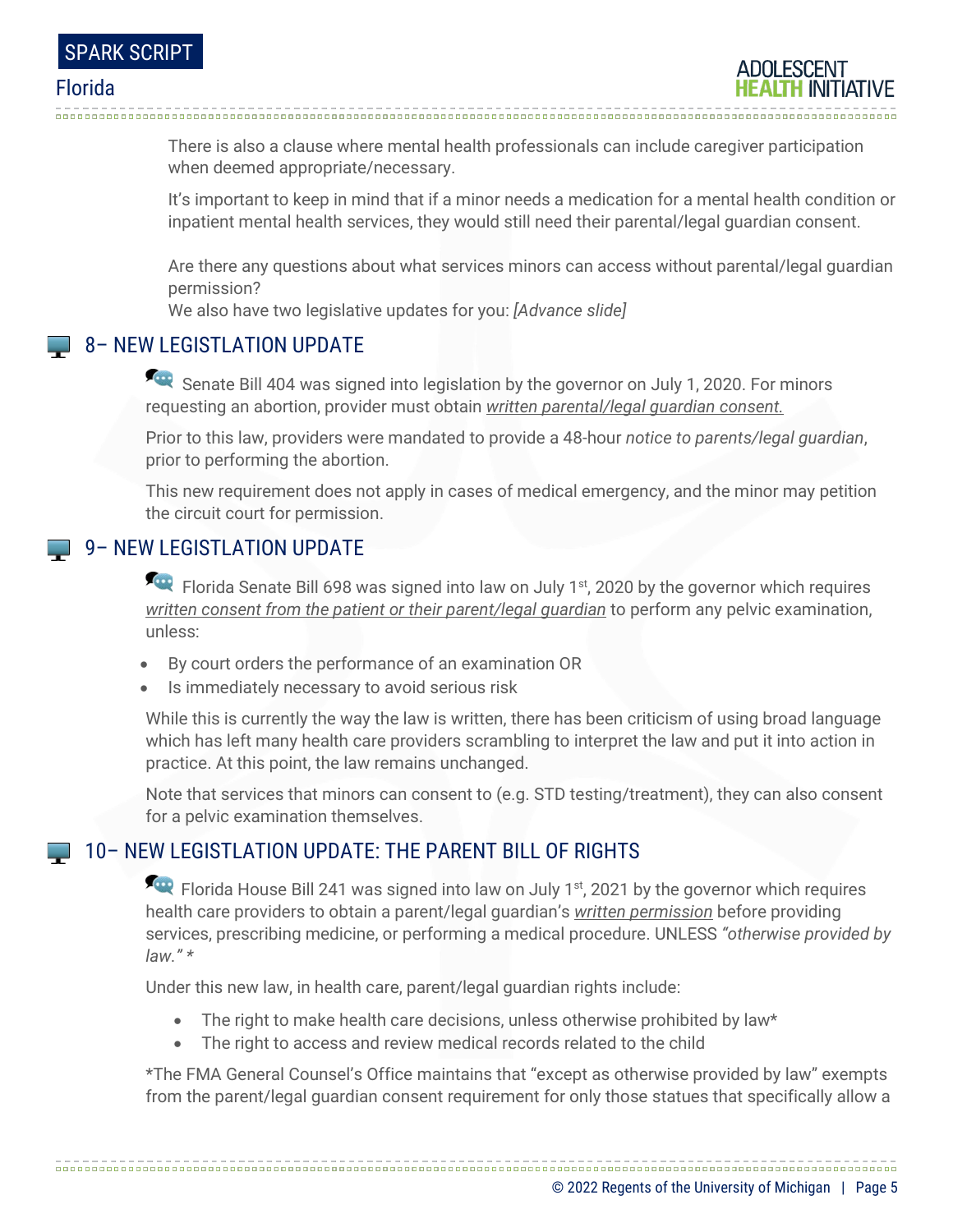

physician to provide or a minor to receive health care services without parent/legal guardian consent.

This means that all of the services minors are able to access without parent/legal guardian consent (as we discussed on the previous slides), are not impacted by this bill.

There are some nuances here where minors can consent to certain components of treatment and this would be confidential (specifically mental health), but other areas of the record would not be. For example, specific, confidential mental health statements would remain confidential, while records of medication for mental health conditions could be accessed by a parent/legal guardian and they could consent/or not to the medication.

For more information on the Parent Bill of Rights:

- [https://miamimed.com/news/572974/Treating-minors-under-Floridas-new-parental](https://miamimed.com/news/572974/Treating-minors-under-Floridas-new-parental-consent-law.htm)[consent-law.htm](https://miamimed.com/news/572974/Treating-minors-under-Floridas-new-parental-consent-law.htm)
- https://www.myfloridahouse.gov/Sections/Bills/billsdetail.aspx?BillId=70313

# **11 – HPV VACCINATIONS & MENTAL HEALTH MEDS**

Can a minor in the state of Florida give consent for the HPV vaccine?

The answer in Florida is no. A minor cannot consent for the HPV vaccine. To get any vaccine, a parent or legal guardian must sign that they received a vaccine information statement (VIS).

On your handout, you'll see this toward the bottom. Note that mental health medications also require a parent or legal guardian's consent.

# $\Box$  12– REPORTING

Now we're going to review when a minor's confidentiality must be overridden. Health care providers must override the minor's confidentiality and report…

- o If the minor poses a danger to themselves or others; also
- o There is suspicion of abuse or neglect
- o Sexual activity occurred that was without consent, without equality, or as a result of coercion
- o The minor is under age 16 and has been sexually active with an adult over age 24.

Again, this part of the law allows a provider to tell a parent/legal guaridan about these specific confidential services if it's in the best interest of the young person.

## $\Box$  13 – CASE SCENARIO: SHAY, 15 Y/O (THEY/THEM)

Let's go back to our 15-year-old patient, Shay, and answer these questions together as I read through them.

- Can Shay receive STI testing without their parent/legal guardian's permission? [*Answer: Yes, they can]*
- Can Shay receive STI treatment without their parent/legal guardian's permission? [*Answer: Yes, Florida law allows minors to receive STI testing and treatment.*]
- Can Shay receive contraception without their parent/legal guardian's permission: [Answer: Maybe, according to the law, minors who are only married, pregnant, or a parent can consent to